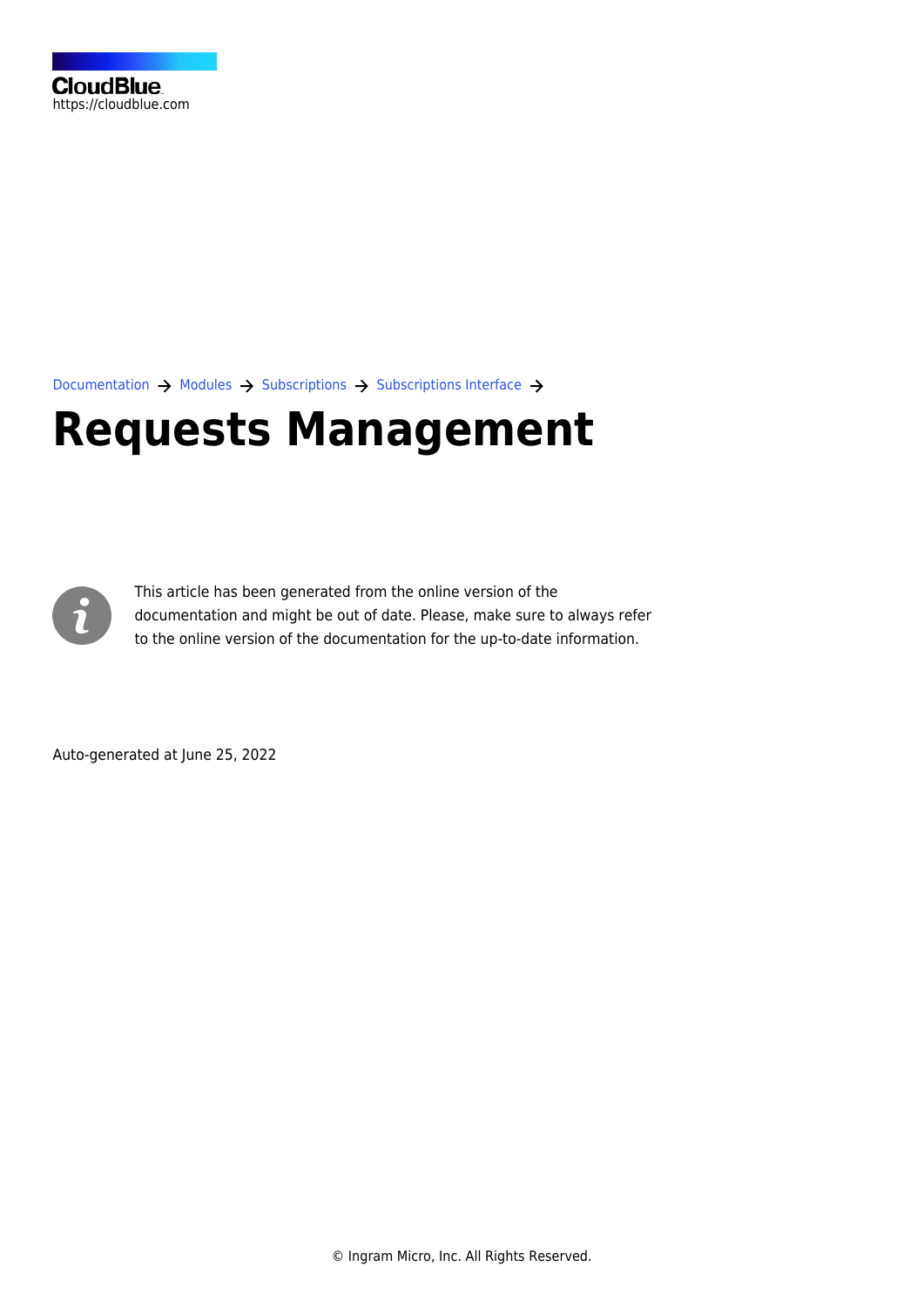### **Overview**

Fulfillment requests are originated from specified marketplace and consequently sent to the CloudBlue Connect platform. Therefore, Vendors can review and manage provided fulfillment requests via the provided graphical user interface.

Fulfillment requests are also interconnected with subscriptions and stored in the [Subscriptions](https://connect.cloudblue.com/community/modules/subscriptions/) module. Thus, for instance, purchase requests create subscriptions, while cancel requests terminate them. Fulfillment requests can be also generated manually by following the [Subscription Creation](https://connect.cloudblue.com/community/modules/subscriptions/subscription-creation/) guidelines.

Note that Vendors are able to create product parameters that can be necessary to fulfill a request. Refer to [Product Parameters](https://connect.cloudblue.com/community/modules/products/parameters/) for more information.

The following showcases how to access your request details and how to process a request.

### **Request Details**

Click on a request ID from the Fulfillment tab to access the **Subscription Request Details** screen.

| $\omega$ Subscriptions<br><b>CloudBlue</b>                                                              | @ HELP<br>$\checkmark$                                                                                                                                                                          | ئ€                  | <b>Front Street Inc</b><br>Vendor · Robert Balboa |                | $\checkmark$ |
|---------------------------------------------------------------------------------------------------------|-------------------------------------------------------------------------------------------------------------------------------------------------------------------------------------------------|---------------------|---------------------------------------------------|----------------|--------------|
| Subscription Request Details @<br>$\leftarrow$<br>PR-12345-12345-12345                                  |                                                                                                                                                                                                 | $\vee$ APPROVE      | <b>SCHEDULE</b>                                   | <b>INQUIRE</b> | $\vdots$     |
| <b>Status</b><br><b>Pending</b><br><b>⊆</b> Change<br>Type<br>Subscription<br>AS-1234-1234-1234 Preview | <b>E</b> Dropbox<br><b>Requested Activation</b><br>20/12/2021 12:45 (UTC-11)<br>Product<br>Germany<br>Marketplace<br>Service Level<br>Indicator<br>$\Omega$<br>2 3 4 5 6 7<br>John Doe<br>Agent |                     |                                                   |                |              |
| <b>PARAMETERS</b><br><b>RESERVATION</b>                                                                 | PAY AS YOU GO<br><b>DETAILS</b><br><b>TIERS</b><br><b>REQUESTS CHAIN</b><br><b>CONFIGURATION</b>                                                                                                | <b>ATTACHMENTS</b>  |                                                   |                |              |
| NAME                                                                                                    | <b>MPN</b>                                                                                                                                                                                      | QUANTITY            | <b>UNIT</b>                                       | DELTA          |              |
| Subscribition<br>PRD-152-490-264-1814                                                                   | 0aa83289-d58f-4b36-b9c1-b0401229093d                                                                                                                                                            | $97 \to 100$        | Gb                                                | $+3$           |              |
| Premium Subscribition<br>PRD-541-765-546-9114                                                           | <b>PS01</b>                                                                                                                                                                                     | $37 \rightarrow 32$ | Devices                                           | $-5$           |              |
| Licence<br>PRD-922-151-309-5435                                                                         | D22283F7-DE1F-4259-A487-552C984BE003                                                                                                                                                            | $0 \to 4096$        | Gb                                                | +4096          |              |

The Subscription Request Details screen provides general information like associated product, marketplace, subscription, request type, activation date and request status.

This screen is also used to access your service level indicator. This indicator, as its name implies, displays the rating of your service on a scale of 1 to 7.

Furthermore, the system provides various data within the following tabs: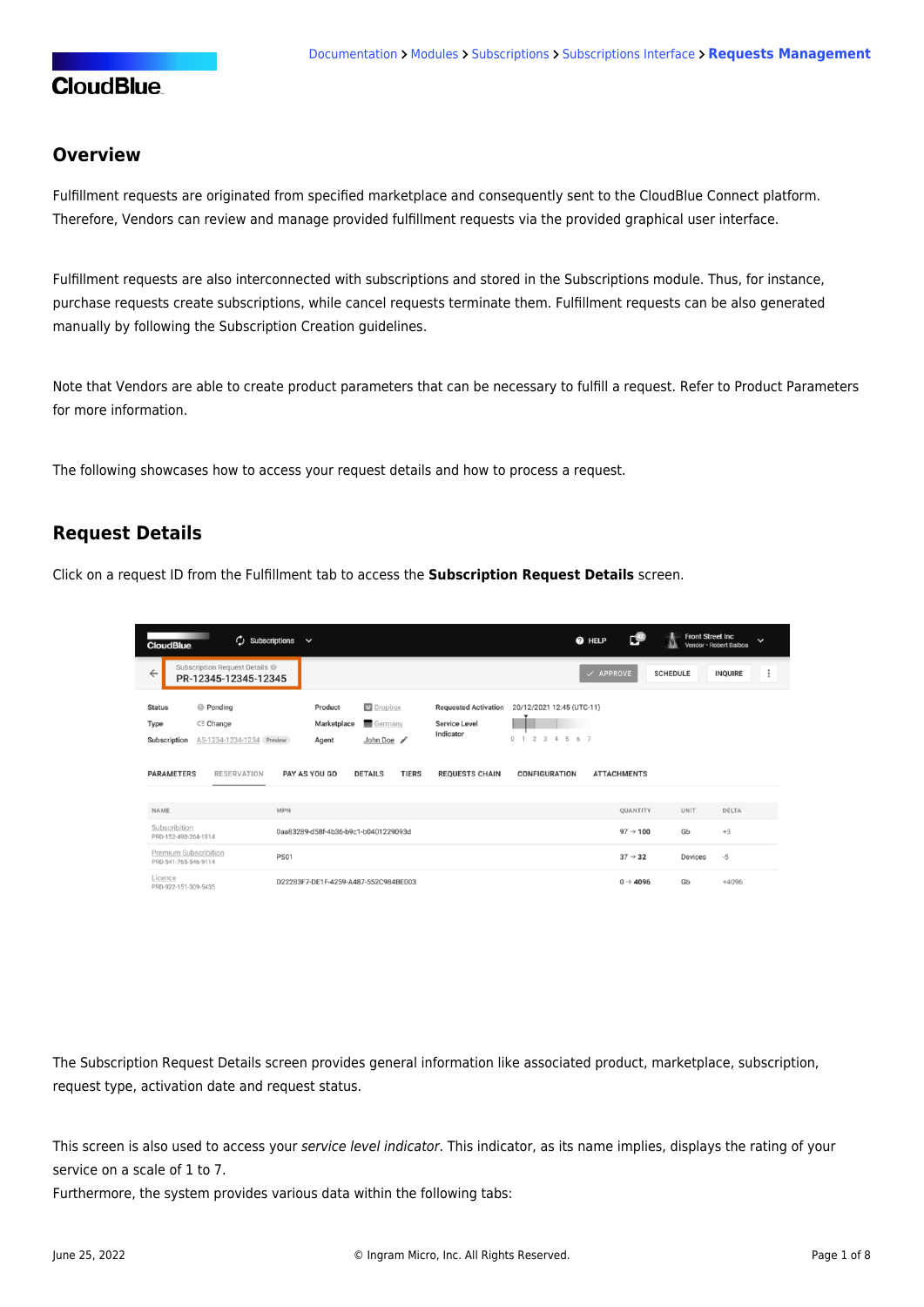### **CloudBlue**

- **Parameters:** Access product parameters and the specified parameter values through this tab. In case provided parameter data is incorrect, use the provided interface
- **Reservation:** This tab displays required [reservation items](https://connect.cloudblue.com/community/modules/products/items/).
- **Pay as You Go:** This tab displays required [pay-as-you-go items.](https://connect.cloudblue.com/community/modules/products/items/)
- **Details:** This tab specifies associated contracts, Distributor, Vendor and Reseller accounts. In addition, the system displays request creation date, request approval date and effective provisioning date.
- **Tiers:** This tab contains customer and reseller accounts information.
- **Requests Chain**: This tab contains available product request chains.
- **Configuration**: Access available configuration parameters via this tab.
- **Attachments**: Use this tab to upload attachments that are required for the request processing operations.

### **Processing Requests**

The **Subscription Request Details** screen enables Vendors to process requests by approving, rejecting or scheduling the delayed activation of the fulfillment requests. In addition, the system allows inquiring parameter data and assigning a specific user of your account to process your fulfillment request. The instructions below showcase how to perform the aforementioned operations.

### **Assigning Agents**

Use the edit icon next to the **Agent** field to select a user of your account as an agent for the selected request processing.

| $\omega$ Subscriptions<br><b>CloudBlue</b>                                                              | $\checkmark$                                                                                                                                                                                           | @ HELP               | <b>Front Street Inc</b><br>Vendor · Robert Balboa | $\check{ }$ |
|---------------------------------------------------------------------------------------------------------|--------------------------------------------------------------------------------------------------------------------------------------------------------------------------------------------------------|----------------------|---------------------------------------------------|-------------|
| Subscription Request Details @<br>$\leftarrow$<br>PR-12345-12345-12345                                  |                                                                                                                                                                                                        | $\checkmark$ APPROVE | <b>SCHEDULE</b><br><b>INQUIRE</b>                 | $\vdots$    |
| <b>Status</b><br><b>Pending</b><br><b>⊆</b> Change<br>Type<br>Subscription<br>AS-1234-1234-1234 Preview | <b>El</b> Dropbox<br><b>Requested Activation</b><br>20/12/2021 12:45 (UTC-11)<br>Product<br>Germany<br>Marketplace<br>Service Level<br>Indicator<br>2 3 4 5 6 7<br>0 <sub>1</sub><br>John Doe<br>Agent |                      |                                                   |             |
| <b>PARAMETERS</b><br><b>RESERVATION</b>                                                                 | PAY AS YOU GO<br><b>DETAILS</b><br><b>TIERS</b><br><b>REQUESTS CHAIN</b><br><b>CONFIGURATION</b>                                                                                                       | <b>ATTACHMENTS</b>   |                                                   |             |
| NAME                                                                                                    | <b>MPN</b>                                                                                                                                                                                             | QUANTITY             | <b>UNIT</b><br>DELTA                              |             |
| Subscribition<br>PRD-152-490-264-1814                                                                   | 0aa83289-d58f-4b36-b9c1-b0401229093d                                                                                                                                                                   | $97 \to 100$         | $+3$<br>Gb                                        |             |
| Premium Subscribition<br>PRD-541-765-546-9114                                                           | <b>PS01</b>                                                                                                                                                                                            | $37 \rightarrow 32$  | $-5$<br>Devices                                   |             |
| Licence<br>PRD-922-151-309-5435                                                                         | D22283F7-DE1F-4259-A487-552C984BE003                                                                                                                                                                   | $0 \to 4096$         | Gb<br>+4096                                       |             |

In case this field remains empty and you approve, reject, schedule or transfer this request to the inquiring state, the system will assign you as an agent automatically.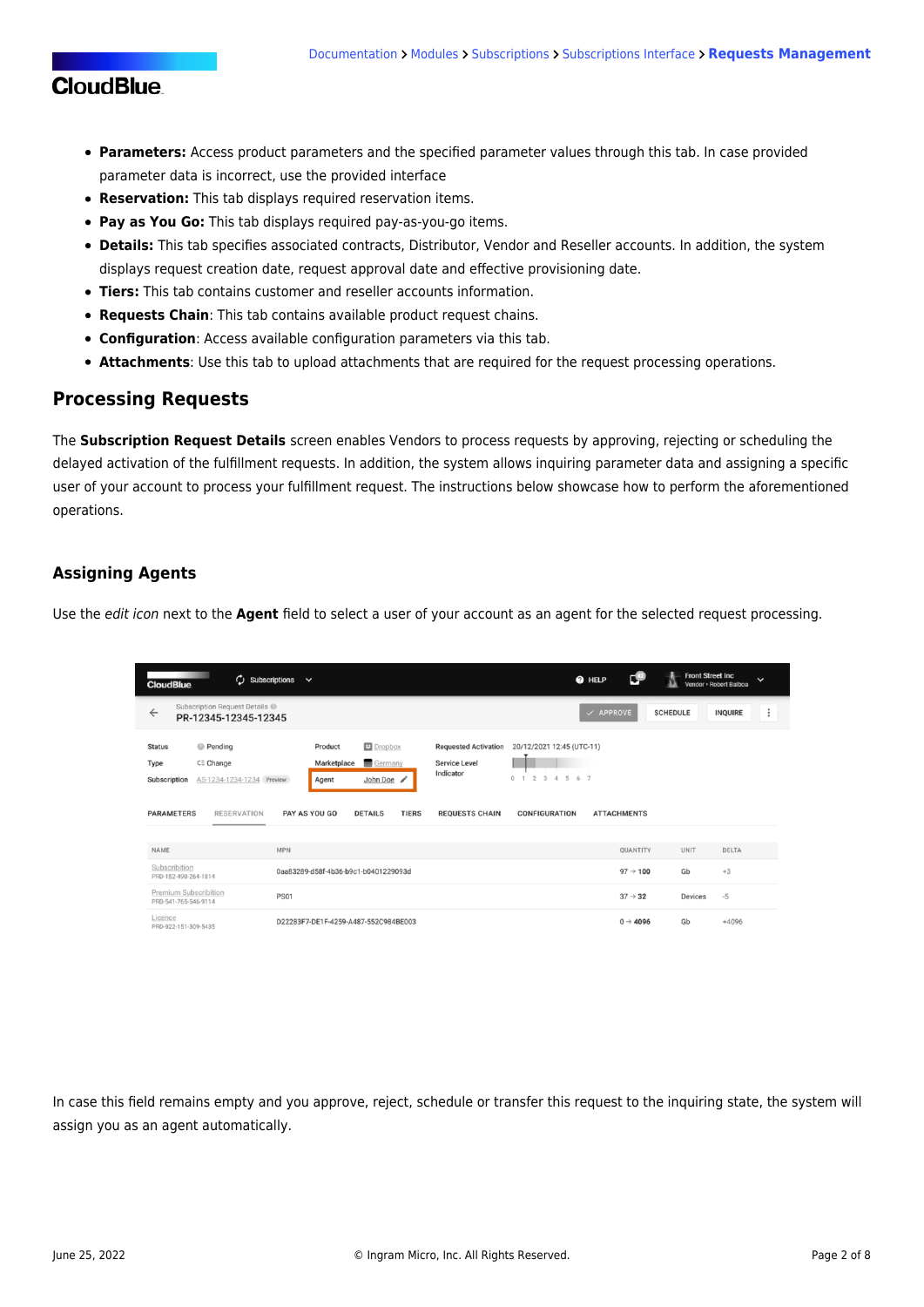

### **Approving Requests**

Click the **Approve** button to open a specific form that allows approving your fulfillment request in the Pending state.

## Note

In case any of your required fulfillment parameters remain empty, the system reminds you to provide parameter data via the **Parameters** tab.

| $\omega$ Subscriptions<br><b>CloudBlue</b>                                                              | $\checkmark$                                                                |                                                                                                                                    | C.<br>@ HELP        | <b>Front Street Inc.</b><br>Vendor · Robert Balboa | $\check{ }$ |
|---------------------------------------------------------------------------------------------------------|-----------------------------------------------------------------------------|------------------------------------------------------------------------------------------------------------------------------------|---------------------|----------------------------------------------------|-------------|
| Subscription Request Details @<br>$\leftarrow$<br>PR-12345-12345-12345                                  |                                                                             |                                                                                                                                    | <b>APPROVE</b>      | <b>SCHEDULE</b><br><b>INQUIRE</b>                  | $\vdots$    |
| <b>Status</b><br><b>Pending</b><br><b>⊆</b> Change<br>Type<br>Subscription<br>AS-1234-1234-1234 Preview | <b>El</b> Dropbox<br>Product<br>Germany<br>Marketplace<br>John Doe<br>Agent | <b>Requested Activation</b><br>20/12/2021 12:45 (UTC-11)<br>Service Level<br>Indicator<br>2 3 4 5 6 7<br>$\Omega$<br>$\rightarrow$ |                     |                                                    |             |
| <b>PARAMETERS</b><br><b>RESERVATION</b>                                                                 | PAY AS YOU GO<br><b>DETAILS</b><br><b>TIERS</b>                             | <b>REQUESTS CHAIN</b><br><b>CONFIGURATION</b>                                                                                      | <b>ATTACHMENTS</b>  |                                                    |             |
| <b>NAME</b>                                                                                             | <b>MPN</b>                                                                  |                                                                                                                                    | QUANTITY            | <b>UNIT</b><br><b>DELTA</b>                        |             |
| Subscribition<br>PRD-152-490-264-1814                                                                   | 0aa83289-d58f-4b36-b9c1-b0401229093d                                        |                                                                                                                                    | $97 \to 100$        | Gb<br>$+3$                                         |             |
| Premium Subscribition<br>PRD-541-765-546-9114                                                           | <b>PS01</b>                                                                 |                                                                                                                                    | $37 \rightarrow 32$ | $-5$<br>Devices                                    |             |
| Licence<br>PRD-922-151-309-5435                                                                         | D22283F7-DE1F-4259-A487-552C984BE003                                        |                                                                                                                                    | $0 \to 4096$        | Gb<br>+4096                                        |             |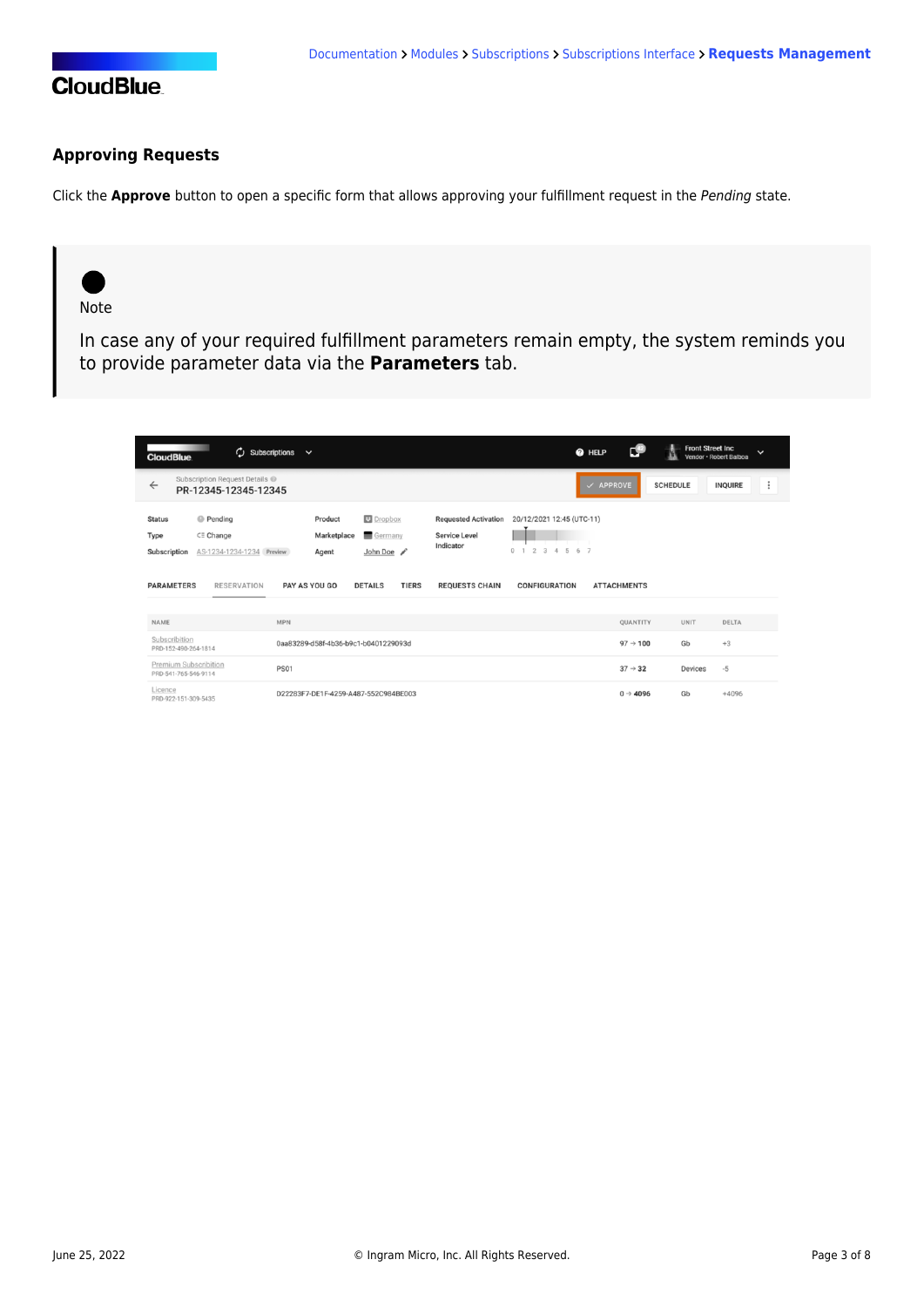| <b>Approve request</b>                                                                                                                                                                                |             |
|-------------------------------------------------------------------------------------------------------------------------------------------------------------------------------------------------------|-------------|
| <b>Effective Date</b>                                                                                                                                                                                 |             |
| 07/09/2021<br>6:23 AM<br>m                                                                                                                                                                            | ⊙           |
| Activation template                                                                                                                                                                                   |             |
| Default Activation Template - (TL-232-161-031)<br>TL-232-161-031                                                                                                                                      |             |
| Preview                                                                                                                                                                                               |             |
| <b>Activation Template</b>                                                                                                                                                                            |             |
| Activation template is used to share details of the successful<br>asset creation with the user. Once purchase request is<br>approved, this template is used to generate user-visible<br>notification. |             |
| This template uses Markdown syntax and allows to use<br>Parameters of the product which has scope 'Asset'.                                                                                            |             |
| Formatting                                                                                                                                                                                            |             |
| CANCEL                                                                                                                                                                                                | <b>SAVE</b> |

The aforementioned form enables Vendors to provide the **Effective Date** of the subscription activation. In some cases, the actual provisioning date differs from the request activation date. Therefore, the system enables Vendors to specify the effective provisioning date for their fulfillment requests. This allows Connect users to bill their customers by using the effective date timestamp. Note that effective date should be between the request creation date and your present time.

In addition, Vendors can select one of their subscription **Activation Templates** that are specified within the the [Embedding](https://connect.cloudblue.com/community/modules/products/embedding/) section of your product profile page.

#### **Schedule Delayed Activation**

The Connect platform enables Vendors to schedule time and date for their request processing. Namely, this functionality is used to explicitly define a waiting period before approving or revoking **Cancel** and **Change** requests. Therefore, it allows businesses that collaborate on Connect to synchronize their workflows and avoid undesirable situations in which a subscription can be cancelled while Vendors could have made all necessary preparations.



Note that the system cannot schedule delayed activation automatically. This functionality can, however, be implemented by Vendors via the provided [Subscription API.](https://connect.cloudblue.com/community/modules/subscriptions/subscription-api/)

Click the **Schedule** button at the top-right corner of the fulfillment request details screen to open a specific form.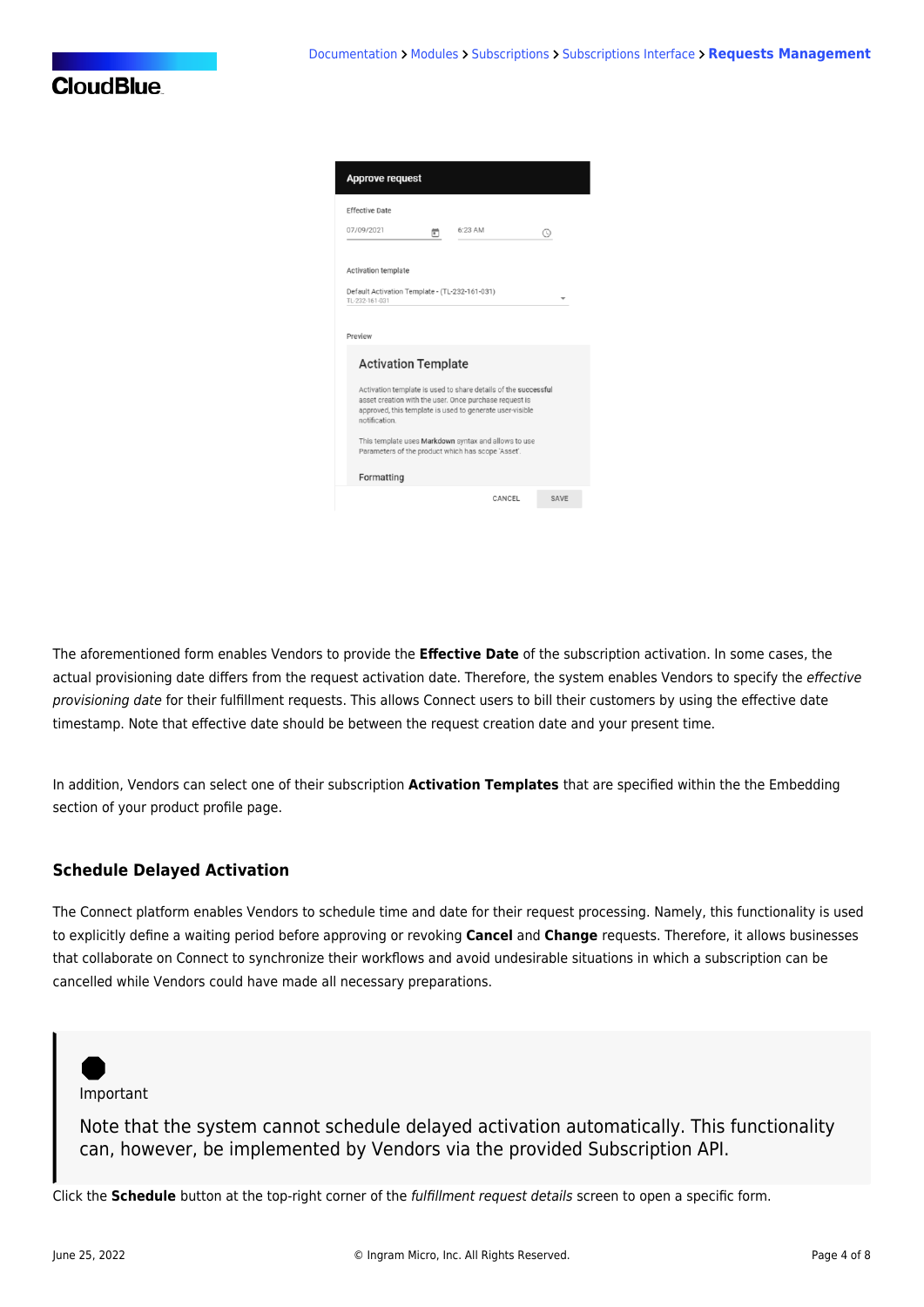## **CloudBlue**

| $\bigcirc$ Subscriptions<br><b>CloudBlue</b>                                                             | $\checkmark$                                                                | <b>O</b> HELP                                                                                                                      | Œ                    | <b>Front Street Inc</b><br>$\check{ }$<br>Vendor · Robert Balboa |
|----------------------------------------------------------------------------------------------------------|-----------------------------------------------------------------------------|------------------------------------------------------------------------------------------------------------------------------------|----------------------|------------------------------------------------------------------|
| Subscription Request Details @<br>$\leftarrow$<br>PR-12345-12345-12345                                   |                                                                             |                                                                                                                                    | $\checkmark$ APPROVE | $\vdots$<br><b>SCHEDULE</b><br><b>INQUIRE</b>                    |
| <b>Status</b><br><b>Pending</b><br><b>CE</b> Change<br>Type<br>Subscription<br>AS-1234-1234-1234 Preview | <b>El</b> Dropbox<br>Product<br>Germany<br>Marketplace<br>John Doe<br>Agent | 20/12/2021 12:45 (UTC-11)<br><b>Requested Activation</b><br>Service Level<br>Indicator<br>2 3 4 5 6 7<br>$\circ$<br>$\overline{1}$ |                      |                                                                  |
| <b>PARAMETERS</b><br><b>RESERVATION</b>                                                                  | PAY AS YOU GO<br><b>DETAILS</b><br><b>TIERS</b>                             | <b>REQUESTS CHAIN</b><br><b>CONFIGURATION</b>                                                                                      | <b>ATTACHMENTS</b>   |                                                                  |
| NAME                                                                                                     | <b>MPN</b>                                                                  |                                                                                                                                    | QUANTITY             | DELTA<br><b>UNIT</b>                                             |
| Subscribition<br>PRD-152-490-264-1814                                                                    | 0aa83289-d58f-4b36-b9c1-b0401229093d                                        |                                                                                                                                    | $97 \to 100$         | $+3$<br>Gb                                                       |
| Premium Subscribition<br>PRD-541-765-546-9114                                                            | <b>PS01</b>                                                                 |                                                                                                                                    | $37 \rightarrow 32$  | $-5$<br>Devices                                                  |
| Licence<br>PRD-922-151-309-5435                                                                          | D22283F7-DE1F-4259-A487-552C984BE003                                        |                                                                                                                                    | $0 \to 4096$         | Gb<br>+4096                                                      |

|                                                                         | Pending at the time stamp defined by you                     | Your request will be transitioned to the Scheduled state and will switch back to |                  |
|-------------------------------------------------------------------------|--------------------------------------------------------------|----------------------------------------------------------------------------------|------------------|
|                                                                         | Choose when to switch this Scheduled request back to Pending |                                                                                  |                  |
| Timezone                                                                |                                                              |                                                                                  |                  |
| Pacific/Midway (UTC-11:00)<br>Using timezone from your profile settings |                                                              |                                                                                  |                  |
| Date                                                                    | Time                                                         |                                                                                  | <b>UTC</b>       |
|                                                                         |                                                              |                                                                                  | 30/12/2020 00:00 |

Use the provided **Schedule Delayed Activation** form to select time and date for your fulfillment request processing. Once your time and date are specified, click the **Schedule** button to confirm your decision. Thus, the system transfers the selected fulfillment request object to the Scheduled status. Thereafter, a fulfillment request can be assigned to the Revoking state by Distributors or Resellers and subsequently to the Revoked state once Vendors confirm the revoking operation. Otherwise, scheduled requests can be assigned back to the Pending status.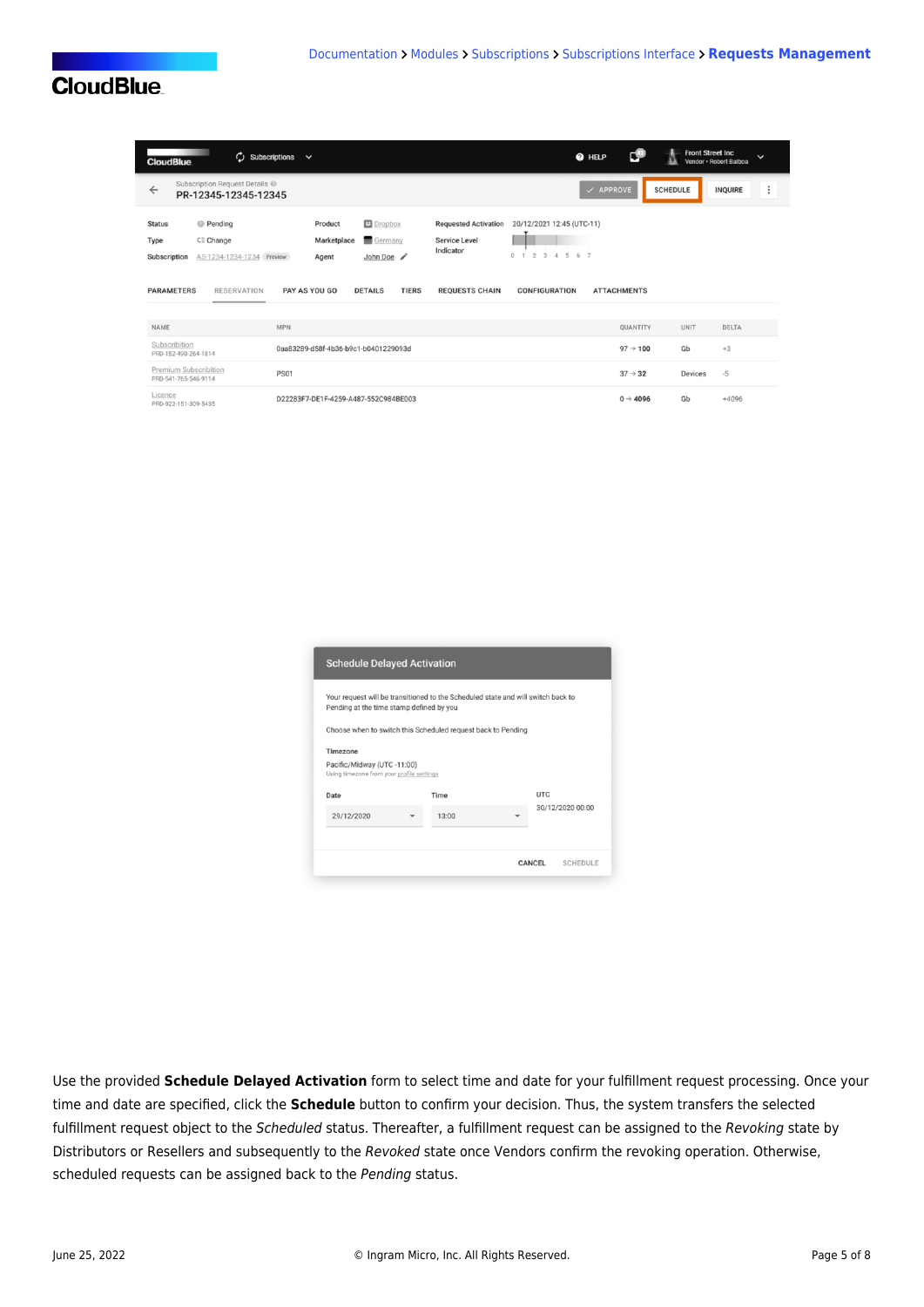

### **Inquire Parameter Data**

Click on the ellipsis (**⋮**) icon and select the **Inquire** option in case some of the provided ordering parameter data is not valid or outdated. The system allows inquiring parameter data only in case your fulfillment request is assigned to the Pending status.

| $\omega$ Subscriptions<br><b>CloudBlue</b>                                                              | $\checkmark$                                                                                                                            | ce<br>@ HELP                                               | <b>Front Street Inc.</b><br>$\check{ }$<br>Vendor · Robert Balboa |
|---------------------------------------------------------------------------------------------------------|-----------------------------------------------------------------------------------------------------------------------------------------|------------------------------------------------------------|-------------------------------------------------------------------|
| Subscription Request Details @<br>$\leftarrow$<br>PR-12345-12345-12345                                  |                                                                                                                                         | $\checkmark$ APPROVE                                       | $\vdots$<br><b>SCHEDULE</b><br><b>INQUIRE</b>                     |
| <b>Status</b><br><b>Pending</b><br><b>⊆</b> Change<br>Type<br>Subscription<br>AS-1234-1234-1234 Preview | <b>E</b> Dropbox<br><b>Requested Activation</b><br>Product<br>Germany<br>Service Level<br>Marketplace<br>Indicator<br>John Doe<br>Agent | 20/12/2021 12:45 (UTC-11)<br>2 3 4 5 6 7<br>0 <sub>1</sub> |                                                                   |
| <b>PARAMETERS</b><br><b>RESERVATION</b>                                                                 | <b>TIERS</b><br>PAY AS YOU GO<br><b>DETAILS</b><br><b>REQUESTS CHAIN</b>                                                                | <b>CONFIGURATION</b><br><b>ATTACHMENTS</b>                 |                                                                   |
| <b>NAME</b>                                                                                             | <b>MPN</b>                                                                                                                              | QUANTITY                                                   | DELTA<br><b>UNIT</b>                                              |
| Subscribition<br>PRD-152-490-264-1814                                                                   | 0aa83289-d58f-4b36-b9c1-b0401229093d                                                                                                    | $97 \to 100$                                               | Gb<br>$+3$                                                        |
| Premium Subscribition<br>PRD-541-765-546-9114                                                           | <b>PS01</b>                                                                                                                             | $37 \rightarrow 32$                                        | $-5$<br>Devices                                                   |
| Licence<br>PRD-922-151-309-5435                                                                         | D22283F7-DE1F-4259-A487-552C984BE003                                                                                                    | $0 \to 4096$                                               | Gb<br>+4096                                                       |

Mark ordering parameters that should be changed via the **Parameters** tab. Thereafter, the system will allow Vendors to inquire parameter data and consequently transfer the request to the Inquiring state.

### **Set Request to Pending State**

In case your request is assigned in the Inquiring state and it is necessary to transfer it back to the Pending state, click the **Set to Pending** button on the provided interface.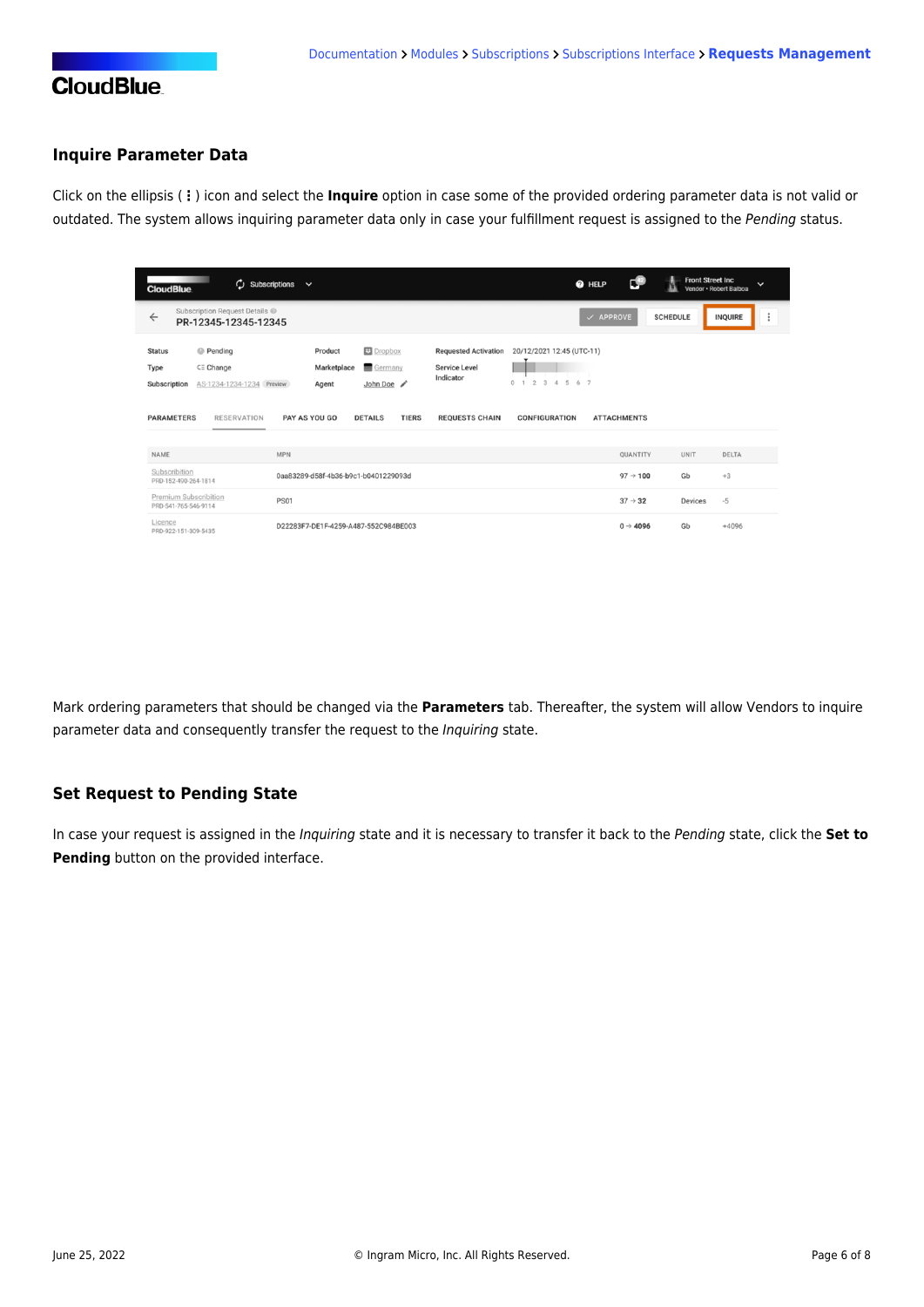

| ___<br>$\omega$ subscriptions $\sim$<br><b>CloudBlue</b>               |                                 |                                                   | @ HELP                      | <b>Front Street Inc</b><br>≅⊓<br>$\check{ }$<br>Vendor · Robert Balboa |
|------------------------------------------------------------------------|---------------------------------|---------------------------------------------------|-----------------------------|------------------------------------------------------------------------|
| Subscription Request Details @<br>$\leftarrow$<br>PR-12345-12345-12345 |                                 |                                                   |                             | $\vdots$<br><b>SWITCH TO PENDING</b>                                   |
| <b>Inquiring</b><br><b>Status</b>                                      | Product                         | <b>El</b> Dropbox<br><b>Requested Activation</b>  | 20/12/2021 12:45 (UTC-11)   | CONVERSATIONS CO-123-456-789<br>ゝく                                     |
| <b>言</b> Purchase<br>Type<br>Subscription<br>AS-1234-1234-1234 Preview | Marketplace<br>Agent            | Germany<br>Service Level<br>Indicator<br>John Doe | $0$ 1 2 3 4 5 6 7           | 12 November                                                            |
| PARAMETERS<br><b>RESERVATION</b><br>Subscription<br>AS-1234-2134-1235  | PAY AS YOU GO<br><b>DETAILS</b> | <b>TIERS</b><br><b>REQUESTS CHAIN</b>             | CONFIGURATION               | John Doe                                                               |
| Ordering                                                               | $\angle$ EDIT                   | <b>Fulfillment</b>                                | $\angle$ EDIT               | Hi. I need some additional information                                 |
|                                                                        |                                 |                                                   |                             | 12:12                                                                  |
| Your address*<br>address                                               | 12 Rue Cortot, Paris, Île-de-Fr | Parameter 1*<br>sociis_natoque                    | Nulla semper purus senectus | You<br>Give me a minute<br>$-12:15$                                    |
|                                                                        |                                 | Parameter 2* ov<br>donec_quam                     | Cat                         | John Doe<br>Great!<br>12:16                                            |

This button can be helpful in various scenarios. For example, in case more ordering parameters should be corrected or updated.

### **Rejecting Requests**

Click on the vertical ellipsis (**⋮**) icon and select the **Fail** option to reject your selected request.

| $\omega$ subscriptions $\sim$<br><b>CloudBlue</b>                                                         |                                                                             |                                       | @ HELP                                                            | <b>Front Street Inc</b><br>$\overline{\phantom{a}}$<br>Vendor · Robert Balboa |
|-----------------------------------------------------------------------------------------------------------|-----------------------------------------------------------------------------|---------------------------------------|-------------------------------------------------------------------|-------------------------------------------------------------------------------|
| Subscription Request Details @<br>$\leftarrow$<br>PR-12345-12345-12345                                    |                                                                             |                                       | $\vee$ APPROVE                                                    | <b>INQUIRE</b><br><b>SCHEDULE</b>                                             |
| <b>Pending</b><br><b>Status</b><br><b>言 Purchase</b><br>Type<br>Subscription<br>AS-1234-1234-1234 Preview | <b>El</b> Dropbox<br>Product<br>Germany<br>Marketplace<br>John Doe<br>Agent | Service Level<br>Indicator            | Requested Activation 20/12/2021 12:45 (UTC-11)<br>0 1 2 3 4 5 6 7 | $\times$ Fail<br><b>CONVERSATIONS</b><br>12 November                          |
| <b>RESERVATION</b><br>PARAMETERS<br>Subscription<br>AS-1234-2134-1235                                     | PAY AS YOU GO<br><b>DETAILS</b>                                             | <b>TIERS</b><br><b>REQUESTS CHAIN</b> | <b>CONFIGURATION</b>                                              | John Doe                                                                      |
| Ordering                                                                                                  | $\angle$ EDIT                                                               | Fulfillment                           | $\angle$ EDIT                                                     | Hi. I need some additional information<br>12:12<br>You                        |
| Your address*<br>address                                                                                  | 12 Rue Cortot, Paris, Île-de-Fr                                             | Parameter 1*<br>sociis_natoque        | Nulla semper purus senectus                                       | Give me a minute                                                              |
|                                                                                                           |                                                                             | Parameter 2* or<br>donec_quam         | Cat                                                               | $-12:15$<br>John Doe<br>Great!                                                |
|                                                                                                           |                                                                             | Parameter 3*<br>donec_pede_justo      | G2I5T0S1                                                          | 12:16                                                                         |